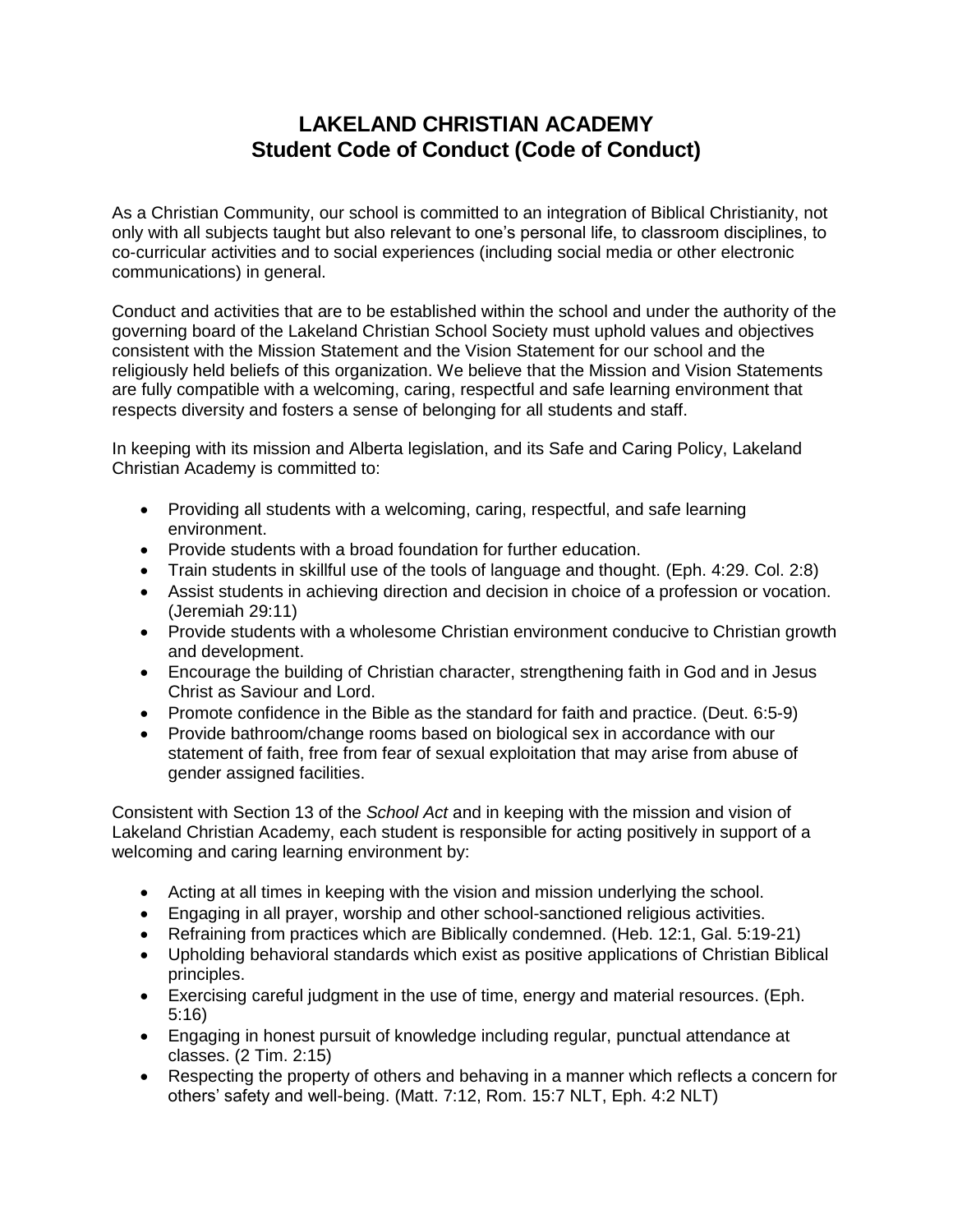- Informing a responsible, trusted and caring adult in a timely manner of incidents of bullying, harassment, intimidation or other unwelcoming or uncaring acts.
- Upholding the rules and regulations as set out in the Parent/Student Handbook. (Heb. 13:17, 1 Pet. 5:5)

Discipline is essential in building accountability, responsibility, self-control and respect for others. As a student at Lakeland Christian Academy, you need to understand that you are responsible for your behavior, and that any behavior that disrupts or detracts from the educational and spiritual climate of this school is unacceptable.

## **Unacceptable Conduct**

Unacceptable behaviours that may negatively affect a member of the Lakeland Christian Academy community or the school's learning environment, whether in or outside of the school or school hours or electronically, include, but are not limited to:

- **Discrimination**. In keeping with the *Alberta Human Rights Act*, no student or person may discriminate against a student on the basis of an individual student's race, colour, ancestry, place of origin, religious beliefs, gender (including pregnancy, sexual harassment, and gender identity) physical disability, mental disability, marital status, family status, source of income or sexual orientation. (James 2:9)
- **Acts of bullying, harassment or intimidation.** As defined by the *School Act*, Section 1.1(b.1) bullying is defined as the "repeated and hostile or demeaning behaviour by an individual in the school community where the behaviour is intended to cause harm, fear or distress to one or more individuals in the school community, including psychological harm or harm to an individual's reputation. (Matt. 5:43-44)
- **Physical violenc**e (Matt. 7:12)
- **Acts of retribution against an individual** who has intervened to prevent bullying or informed about bullying or other unacceptable behavior. (Rom. 12:19)
- **Illegal activities** including, those involving illegal or restricted substances, possession or use or threat of use of weapons, and theft or damage to property. (Rom. 13:1-5)
- **Behaviours and attitudes** in opposition to the religious beliefs held by the school and authority. (Titus 3:1)

## **Consequences**

Staff, students, parents, and administration all have their part in maintaining the Code of Conduct. LCA will investigate each instance of unacceptable conduct and pursue disciplinary action in a matter consistent with the principles of fundamental justice and the school's Student Discipline Policy. Rewarding meritorious conduct and having consequences for breaches must be the responsibility of each and every adult guiding the process.

The staff will:

- Teach and reinforce expectations
- Problem solve through conflict mediation
- Seek parental supports
- Model appropriate behavior (1 Cor. 11:1)
- Support each other in maintaining a high standard within this code.

The administration will intervene in repeat or serious cases.